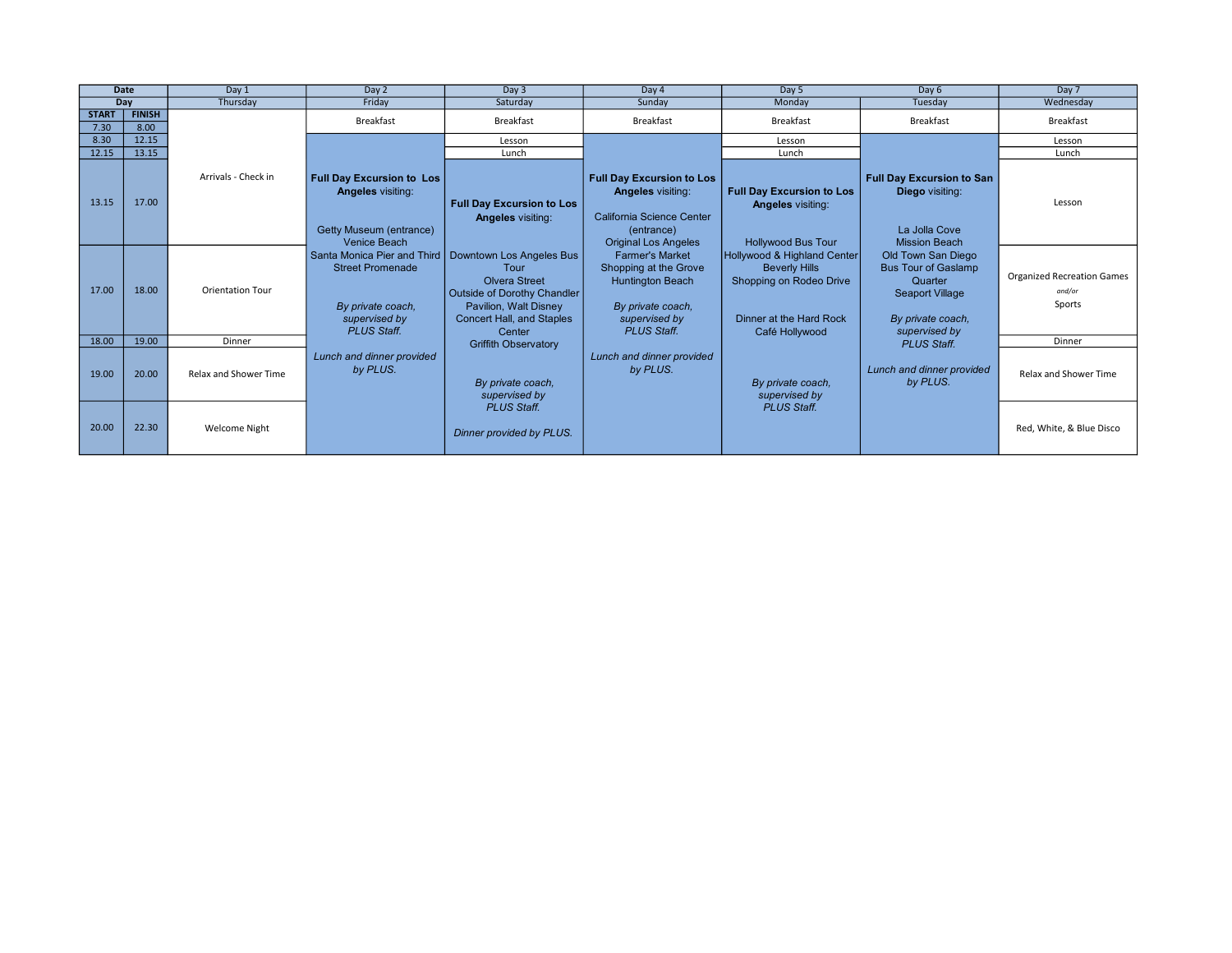| Date                 |                       | Day 8                                                                                                               | Day 9                                               | Day 10                                                | Day 11                                                                                                | Day 12                                                                                           | Day 13                                                                                                     | Day 14                                                                                                                                  |
|----------------------|-----------------------|---------------------------------------------------------------------------------------------------------------------|-----------------------------------------------------|-------------------------------------------------------|-------------------------------------------------------------------------------------------------------|--------------------------------------------------------------------------------------------------|------------------------------------------------------------------------------------------------------------|-----------------------------------------------------------------------------------------------------------------------------------------|
| Day                  |                       | Thursday                                                                                                            | Friday                                              | Saturday                                              | Sunday                                                                                                | Monday                                                                                           | Tuesday                                                                                                    | Wednesday                                                                                                                               |
| <b>START</b><br>7.30 | <b>FINISH</b><br>8.00 | <b>Breakfast</b>                                                                                                    | <b>Breakfast</b>                                    | <b>Breakfast</b>                                      | <b>Breakfast</b>                                                                                      | Breakfast                                                                                        | <b>Breakfast</b>                                                                                           | Breakfast                                                                                                                               |
| 8.30                 | 12.15                 | Lesson                                                                                                              | Lesson                                              | Lesson                                                |                                                                                                       |                                                                                                  |                                                                                                            |                                                                                                                                         |
| 12.15                | 13.15                 | Lunch                                                                                                               | Lunch                                               | Lunch                                                 | <b>Check out of California</b>                                                                        |                                                                                                  |                                                                                                            |                                                                                                                                         |
| 13.15                | 17.00                 | <b>Full Day Excursion to</b><br><b>Malibu and Santa Barbara</b><br>visiting:<br>and/or                              | <b>Organized Recreation Games</b>                   | Lesson                                                | <b>State University,</b><br>Northridge<br><b>Overnight Excursion to</b><br>Kingman, Arizona visiting: | <b>Grand Canyon and Las</b><br>Vegas visiting:                                                   | Overnight Excursion to the Overnight Excursion to Las Overnight Excursion to Las<br><b>Vegas</b> visiting: | <b>Vegas and Los Angeles</b><br>visiting:                                                                                               |
| 17.00                | 18.00                 | Malibu Country Mart & Beach<br>Santa Barbara- Stearns<br>Wharf<br>Santa Barbara- Shopping on<br><b>State Street</b> | Sports<br>and/or<br>Opportunity for extra excursion | <b>Organized Recreation Games</b><br>and/or<br>Sports | <b>Barstow Outlets</b><br><b>Calico Ghost Town</b><br>(entrance)                                      | <b>Grand Canyon South Rim</b><br>(entrance)<br>Las Vegas Fremont Street<br><b>LED Experience</b> | Hoover Dam<br>Las Vegas Sign<br>Las Vegas Strip and the<br><b>Bellagio Water Fountain</b><br>Show          | World's Largest Gift Shop<br>Las Vegas North Premium<br><b>Outlets</b><br><b>Transfer to California State</b><br>University, Northridge |
| 18.00                | 19.00                 |                                                                                                                     | Dinner                                              | Dinner                                                |                                                                                                       | By private coach,                                                                                | By private coach,                                                                                          | By private coach.                                                                                                                       |
| 19.00                | 20.00                 | By private coach,<br>supervised by                                                                                  | <b>Relax and Shower Time</b>                        | Relax and Shower Time                                 | By private coach,<br>supervised by<br><b>PLUS Staff.</b>                                              | supervised by<br><b>PLUS Staff.</b>                                                              | supervised by<br><b>PLUS Staff.</b>                                                                        | supervised by<br><b>PLUS Staff.</b>                                                                                                     |
| 20.00                | 22.30                 | <b>PLUS Staff.</b><br>Dinner provided by PLUS.                                                                      | Pool Party                                          | <b>Talent Show</b>                                    | Lunch for the weekend away<br>is half board.<br>Dinner provided by PLUS.                              | Lunch for the weekend away<br>is half board.<br>Dinner provided by PLUS.                         | Lunch for the weekend away LLunch for the weekend away<br>is half board.<br>Dinner provided by PLUS.       | is half board.<br>Dinner provided by PLUS.                                                                                              |